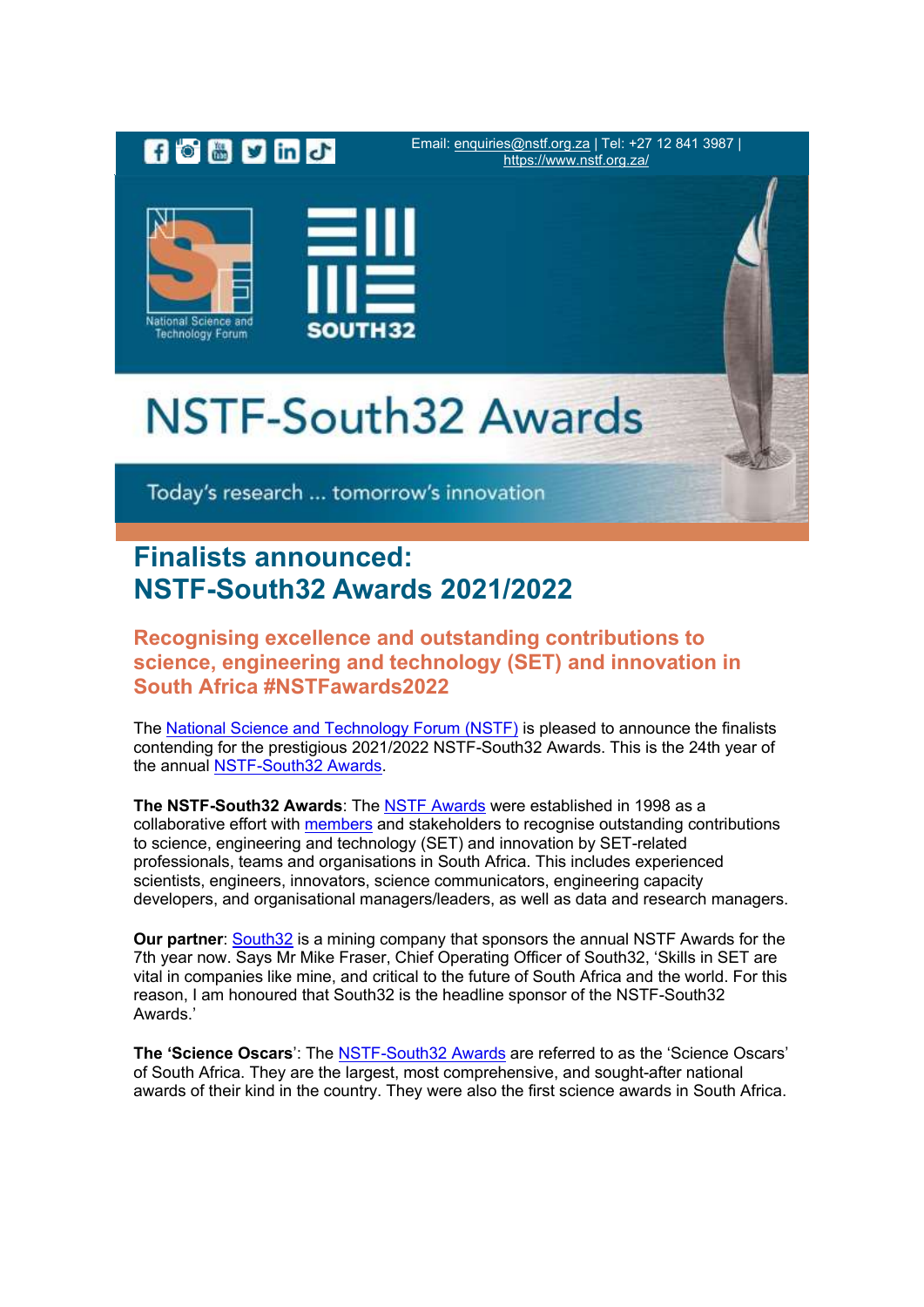

**NSTF-South32 Awards' theme**: The theme for the 2021/2022 NSTF-South32 Awards is **basic sciences for sustainable development**. This is in recognition of the international theme for 2022 adopted by the United Nations: [International Year of Basic Sciences](https://comms.evlink9.net/servlet/link/375/692976/143864004/2865641)  for [Sustainable Development.](https://comms.evlink9.net/servlet/link/375/692976/143864004/2865641) The 24th annual [Awards Gala Event](https://comms.evlink9.net/servlet/link/375/692976/143864004/2865642) will not only celebrate this theme on **21 July 2022**, but also present a [special annual theme award](https://comms.evlink9.net/servlet/link/375/692976/143864004/2865643) for an outstanding contribution in this area.

# **What's new this year?**

There are no major changes to the [categories](https://comms.evlink9.net/servlet/link/375/692976/143864004/2865644) and [criteria](https://comms.evlink9.net/servlet/link/375/692976/143864004/2865645) this year apart from the [Special](https://comms.evlink9.net/servlet/link/375/692976/143864004/2865646) [Annual Theme Award](https://comms.evlink9.net/servlet/link/375/692976/143864004/2865648) mentioned above and the following:

• The [Green Economy Award:](https://comms.evlink9.net/servlet/link/375/692976/143864004/2865649) This category is reintroduced this year after discontinuation in 2021, to recognise contributions of individuals or organisations in biodiversity conservation, environmental sustainability and the areen economy.

**Awards Gala Dinners and live broadcast:** The NSTF will continue with the hybrid Awards Gala Event introduced last year, with two Gala Dinners taking place simultaneously in Cape Town and Johannesburg while broadcasting live to an online audience from both cities. The broadcast of the event will happen via the [NSTF YouTube](https://comms.evlink9.net/servlet/link/375/692976/143864004/2865650)  [channel.](https://comms.evlink9.net/servlet/link/375/692976/143864004/2865650) *The date for the dinners and live broadcast is scheduled to take place on Thursday, 21 July 2022.* Note that the Awards Gala Dinners in both cities will be exclusive to the finalists in their respective cities, as well as the sponsors and VIP guests. The rest of the community will be able to watch the event live from the comfort of their homes. Watch your mailbox for further news.

# The NSTF's vision

A transformed country where SET and innovation contribute to a high quality of life for all who live in South Africa, where the profile of SET professionals is representative of the nation's diverse population and where the education system is effective, particularly in terms of performance in SET subjects and the promotion of innovation.

**Realising the vision:** The NSTF-South32 Awards is the NSTF's flagship event and one among [other strategic activities](https://comms.evlink9.net/servlet/link/375/692976/143864004/2865651) through which the NSTF realises this [vision.](https://comms.evlink9.net/servlet/link/375/692976/143864004/2865652)

[Partnerships](https://comms.evlink9.net/servlet/link/375/692976/143864004/2865653) for specific awards (such as with the Water Research Commission (WRC), National Intellectual Property Management Office (NIPMO) and Eskom) recognise contributions that have the potential to make a positive impact in specific critical fields for development of South Africa.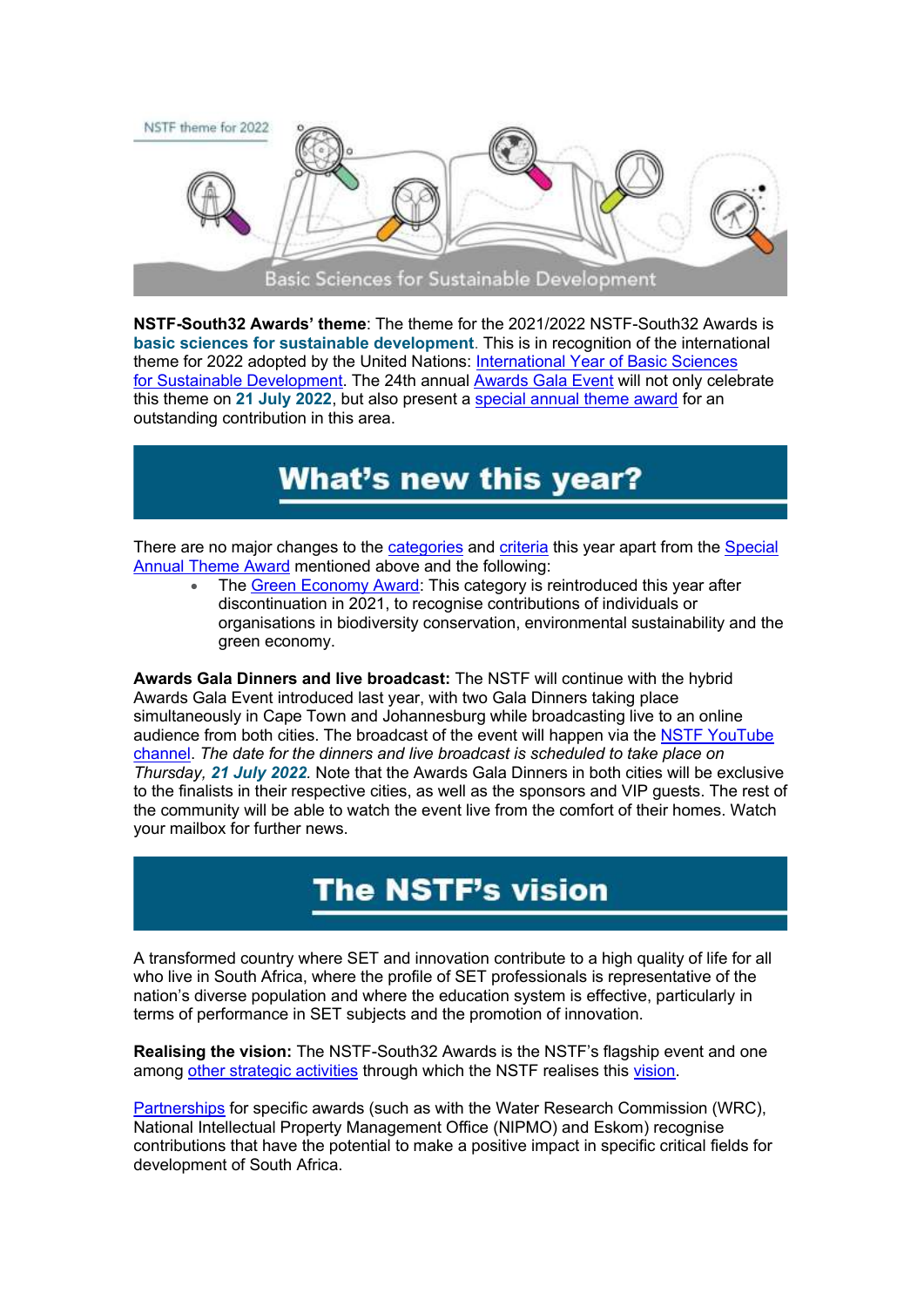# 2021/2022 NSTF-South32 Awards finalists

It is an extraordinary honour to be a finalist; given the quality of the [nominations](https://comms.evlink9.net/servlet/link/375/692976/143864004/2865654) received, the fierce competition that nominees face, and the interest from the community every year.

Join the [NSTF membership](https://comms.evlink9.net/servlet/link/375/692976/143864004/2865655) and pioneering [partners/sponsors](https://comms.evlink9.net/servlet/link/375/692976/143864004/2865656) in applauding the 2021/2022 NSTF-South32 Awards [finalists.](https://comms.evlink9.net/servlet/link/375/692976/143864004/2865657) These comprise individuals, teams and organisations, as applicable, who have made an **outstanding contribution to SET and innovation in South Africa** under the [categories](https://comms.evlink9.net/servlet/link/375/692976/143864004/2865658) below:

- *The phrases in italics at the end of the citation of the nominee indicates that a nominee qualified as a finalist under more than one category and mentions the applicable category/ies*
- *Listed alphabetically according to the surname of nominee or name of team/organisation under each category*

#### **[Lifetime Award](https://comms.evlink9.net/servlet/link/375/692976/143864004/2865659)**

- **Prof Emmanuel Iwuoha** Senior Professor: Chemistry; and Chair (Tier 1): Department of Science and Innovation (DSI) / National Research Foundation (NRF) South African Research Chairs Initiative (SARChI), Nano-Electrochemistry and Sensor Technology, University of the Western Cape
- **Prof Shabir Madhi** Dean: Faculty of Health Sciences; and Professor: Vaccinology, University of the Witwatersrand (Wits); and Director: South African Medical Research Council (SAMRC) Vaccine and Infectious Diseases Analytics Research Unit (Wits-VIDA); and Co-Director: African Leadership in Vaccinology Expertise, Wits
- **Prof Guy F Midgley** Distinguished Professor; and Head: Global Change Biology Group; and Interim Director: School for Climate Studies, Stellenbosch University (SU); *and also in the Green Economy category\**
- **Prof Bob Pattinson** Emeritus Professor: Research Centre for Maternal, Fetal, Newborn and Child Healthcare Strategies, University of Pretoria (UP); and SAMRC Maternal and Infant Health Care Strategies Unit; *and also in the Management category*
- **Prof Gerhard Walzl** Distinguished Professor; and DSI/NRF SARChI Chair: TB Biomarkers, Sub-specialization in Pulmonology; and Executive Head: Department (Dept) of Biomedical Sciences, Faculty of Medicine and Health Sciences; and Head: Division of Molecular Biology and Human Genetics, Dept of Biomedical Sciences, Faculty of Medicine and Health Sciences, SU
- **Prof Brenda D Wingfield** DSI/NRF SARChI Chair: Fungal Genomics; and Professor: Dept of Biochemistry, Genetics and Microbiology, Forestry and Agricultural Biotechnology Institute (FABI), UP

### **[TW Kambule-NSTF Award: Researcher](https://comms.evlink9.net/servlet/link/375/692976/143864004/2865660)**

- **Prof Tamiru Abiye** Professor: Hydrogeology Programme, School of Geosciences, University of the Witwatersrand (Wits); *and also in the NSTF-Water Research Commission category\**
- **Prof Omotayo Arotiba –** Professor: Department (Dept) of Chemical Sciences; and Director: Centre for Nanomaterials Science Research, University of Johannesburg (UJ); *and also in the NSTF-Water Research Commission category\**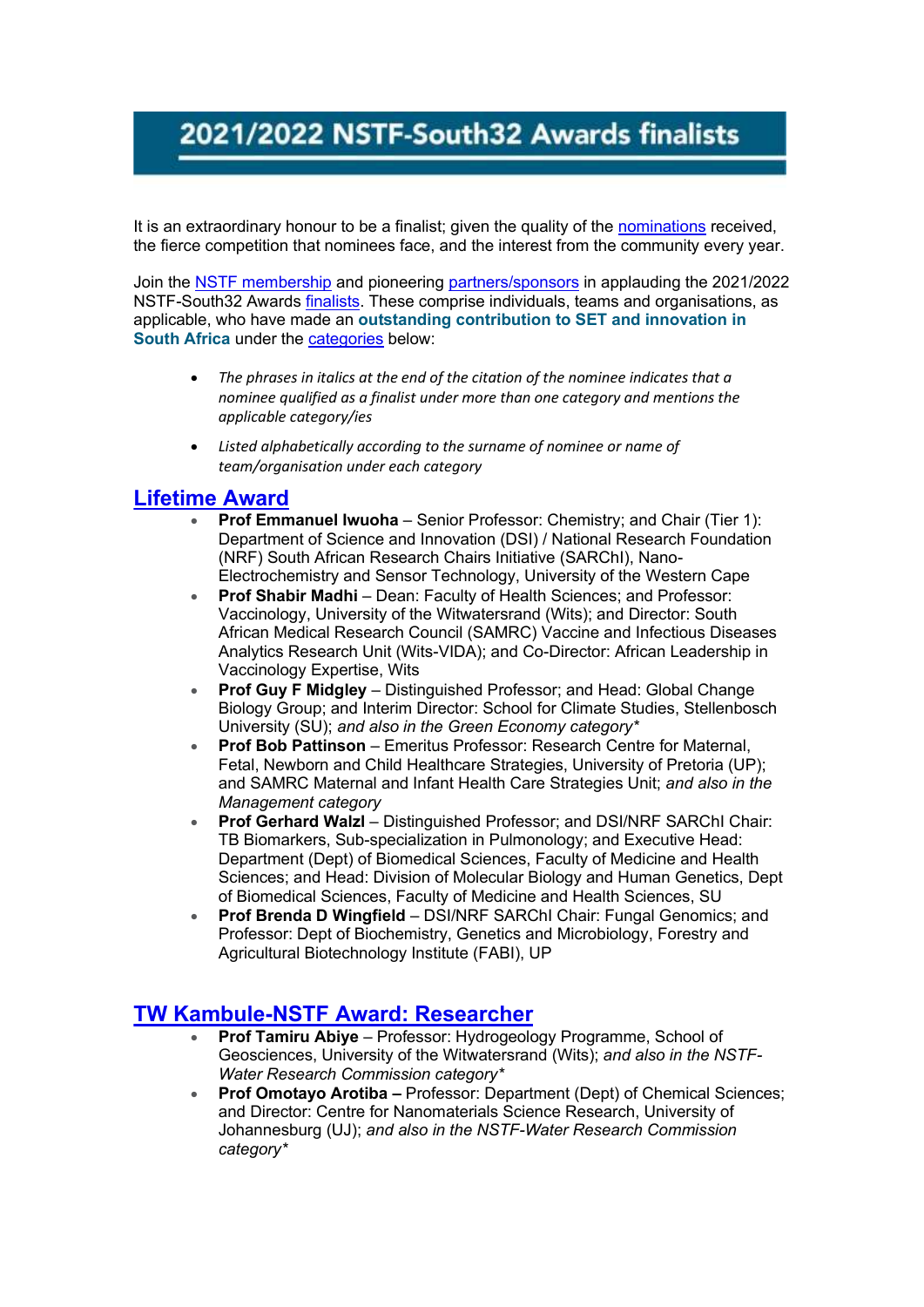- **Prof Marique Aucamp** Associate Professor: Pharmaceutics Dept, School of Pharmacy, Faculty of Natural Sciences, University of the Western Cape
- **Dr Hayley Cawthra** Chief Scientist: Marine Geoscience, Geophysics and Remote Sensing Research, Council for Geoscience (CGS), Cape Town; and Research Associate: African Centre for Coastal Palaeoscience, Nelson Mandela University
- **Prof Michael Olawale Daramola** Professor and Head: Dept of Chemical Engineering, Faculty of Engineering, Built Environment and Information Technology, University of Pretoria (UP); *and also in the Engineering Research Capacity Development category\**
- **Dr Sharief Hendricks** Senior Lecturer: Division of Physiological Sciences, Dept of Human Biology, Faculty of Health Sciences, University of Cape Town (UCT); and Visiting Fellow: Leeds Beckett University, England
- **Prof Wanda Markotter** Professor and Director: Centre for Viral Zoonoses; and Chair: Department of Science and Innovation / National Research Foundation South African Research Chairs Initiative, Infectious Diseases of Animals (Zoonoses); and Research Chair: People, Health and Places, Future Africa Institute, UP
- **Dr Cameron Penn-Clarke** Scientist: Geo-Mapping, Minerals and Energy, CGS; and Honorary Research Associate: Evolutionary Studies Institute, Wits; *and also in the TW Kambule-NSTF: Emerging Researcher category\**
- **Prof Theresa Rossouw** Professor: Dept of Immunology, UP

### **[TW Kambule-NSTF Award: Emerging Researcher](https://comms.evlink9.net/servlet/link/375/692976/143864004/2865661)**

Prize sponsor: pro*[SET](https://comms.evlink9.net/servlet/link/375/692976/143864004/2865662)* (Professionals in SET), a sector of the NSTF representing professional bodies and learned societies

- **Prof Adéle da Veiga** Associate Professor: School of Computing, Information Systems Department (Dept), College of Science, Engineering and Computing, University of South Africa (UNISA)
- **Dr Tatenda Dalu** Lecturer: University of Mpumalanga, Nelspruit; and Iso Lomso Fellow: Stellenbosch Institute for Advanced Study, Stellenbosch University (SU); and Honorary Research Associate: South African Institute for Aquatic Biodiversity (SAIAB), Makhanda; and Young Affiliate: The World Academy of Science, UNESCO, Italy; *and also in the NSTF-Water Research Commission category\**
- **Dr Wynand Goosen** Lecturer (Wellcome Foundation): Animal Tuberculosis Research Group, Department of Science and Innovation / National Research Foundation Centre of Excellence, Biomedical TB Research, Division of Molecular Biology and Human Genetics, Dept of Biomedical Sciences, Faculty of Medicine and Health Sciences, SU
- **Prof Pragashnie Govender** Associate Professor: Occupational Therapy, School of Health Sciences, University of Kwa-Zulu Natal
- **Dr Ahmed Mukalazi Kalumba** Senior Lecturer, Head and Founder: Geospatial Application, Climate Change & Environmental Sustainability Research Lab, Dept of Geography and Environmental Science, University of Fort Hare; *and also in the Green Economy category\**
- **Dr Banothile Makhubela** Senior Lecturer and Director: Research Centre for Synthesis and Catalysis, Dept of Chemical Sciences, Faculty of Science, University of Johannesburg (UJ); *and also in the Green Economy and the Special Annual Theme categories\**
- **Dr Emmanuel A Margolin** Director: Research and Development, Nant-SA; and previously Post-doctoral Fellow: Antiviral Vaccine Development Group, Division of Virology, Faculty of Health Sciences, University of Cape Town (UCT); *and also in the Special Annual Theme category\**
- **Prof Amir Patel** Associate Professor: Dept of Electrical Engineering, UCT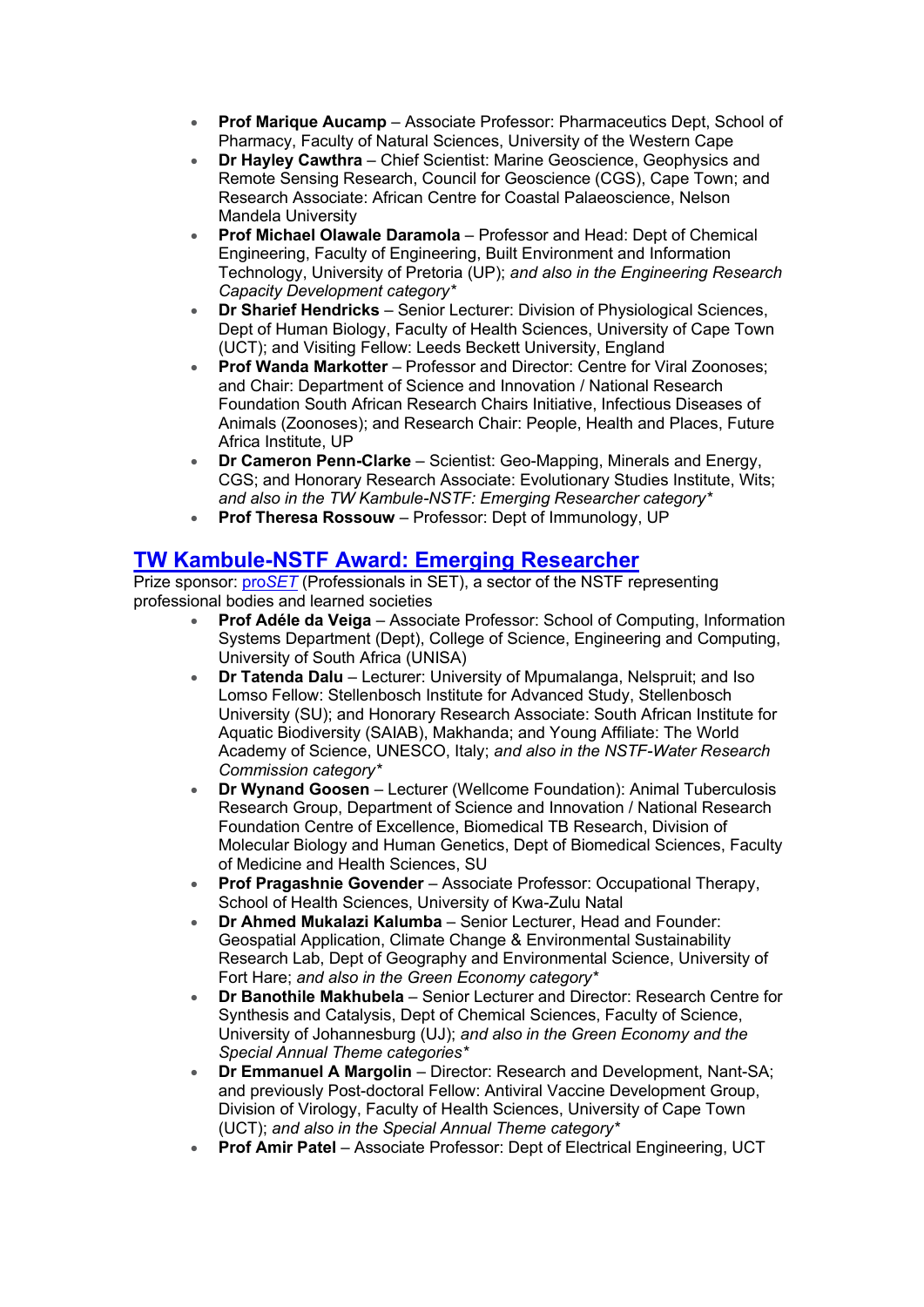- **Dr Cameron Penn-Clarke** Scientist: Geo-Mapping, Minerals and Energy, Council for Geoscience; and Honorary Research Associate: Evolutionary Studies Institute, University of the Witwatersrand (Wits); *and also in the TW Kambule-NSTF: Researcher category*
- **Dr Simone Richardson** Senior Scientist: National Institute for Communicable Diseases; and Researcher: Wits *(joint appointment)*

#### **[Management Award](https://comms.evlink9.net/servlet/link/375/692976/143864004/2865663)**

- **Prof Bhekie Brilliance Mamba** Executive Dean: College of Science, Engineering and Technology, University of South Africa (UNISA)
- **Prof Bob Pattinson** Emeritus Professor: Research Centre for Maternal, Fetal, Newborn and Child Healthcare Strategies, University of Pretoria; and Maternal and Infant Health Care Strategies Unit, South African Medical Research Council; *and also in the Lifetime category*
- **Dr Boitumelo Semete-Makokotlela** CEO: SA Health Products Regulatory Authority
- **Prof Fatima Suleman** Director: World Health Collaborating Centre for Pharmaceutical Policy and Evidence Based Practice, School of Health Sciences, University of KwaZulu-Natal

#### **[Engineering Research Capacity Development Award](https://comms.evlink9.net/servlet/link/375/692976/143864004/2865664)**

#### Sponsor: [Eskom](https://comms.evlink9.net/servlet/link/375/692976/143864004/2865665) since 2003

- **Prof Evans M N Chirwa** Professor; and Rand Water Research Chair: Water Utilisation, Department (Dept) of Chemical Engineering, University of Pretoria (UP); *and also in the NSTF-Water Research Commission category\**
- **Prof Michael Olawale Daramola** Professor and Head: Department of Chemical Engineering, Faculty of Engineering, Built Environment and Information Technology, UP; *and also in the TW Kambule-NSTF Researcher category\**
- **Prof Nonhlangabezo (Bezo) Mabuba** Associate Professor, Deputy Head and Project Leader: Environmental Analytical Chemistry, Material and Processing Science, Dept of Chemical Sciences, University of Johannesburg (UJ)
- **Prof Oluwole D Makinde** Professor: Applied Mathematics and Computations, Faculty of Military Science, Stellenbosch University; *and also in the Special Annual Theme category\**
- **Prof Sehliselo (Selo) Ndlovu** Professor: Metallurgical and Materials Engineering; and Chair: Department of Science and Innovation (DSI) / National Research Foundation (NRF) South African Research Chairs Initiative (SARChI), Hydrometallurgy Sustainable Development, University of the **Witwatersrand**
- **Prof Wellington Didibhuku Thwala** Research Professor: Construction Project Management and Leadership, Dept of Civil Engineering, College of Science, Engineering and Technology (CSET), University of South Africa (UNISA); and Past Director and DSI/NRF SARChI Chair: Sustainable Construction Management and Leadership in the Built Environment, UJ
- **Prof Marianne Vanderschuren** Professor: Transport Planning and Engineering; and Chair: DSI/NRF/Council for Scientific and Industrial Research (CSIR) co-funded Smart Mobility Research; and Deputy Dean: Social Responsiveness and Transformation; and Dept of Civil Engineering, Faculty of Engineering and the Built Environment, University of Cape Town; *and also in the Special Annual Theme category\**

### **[Green Economy Award](https://comms.evlink9.net/servlet/link/375/692976/143864004/2865666)**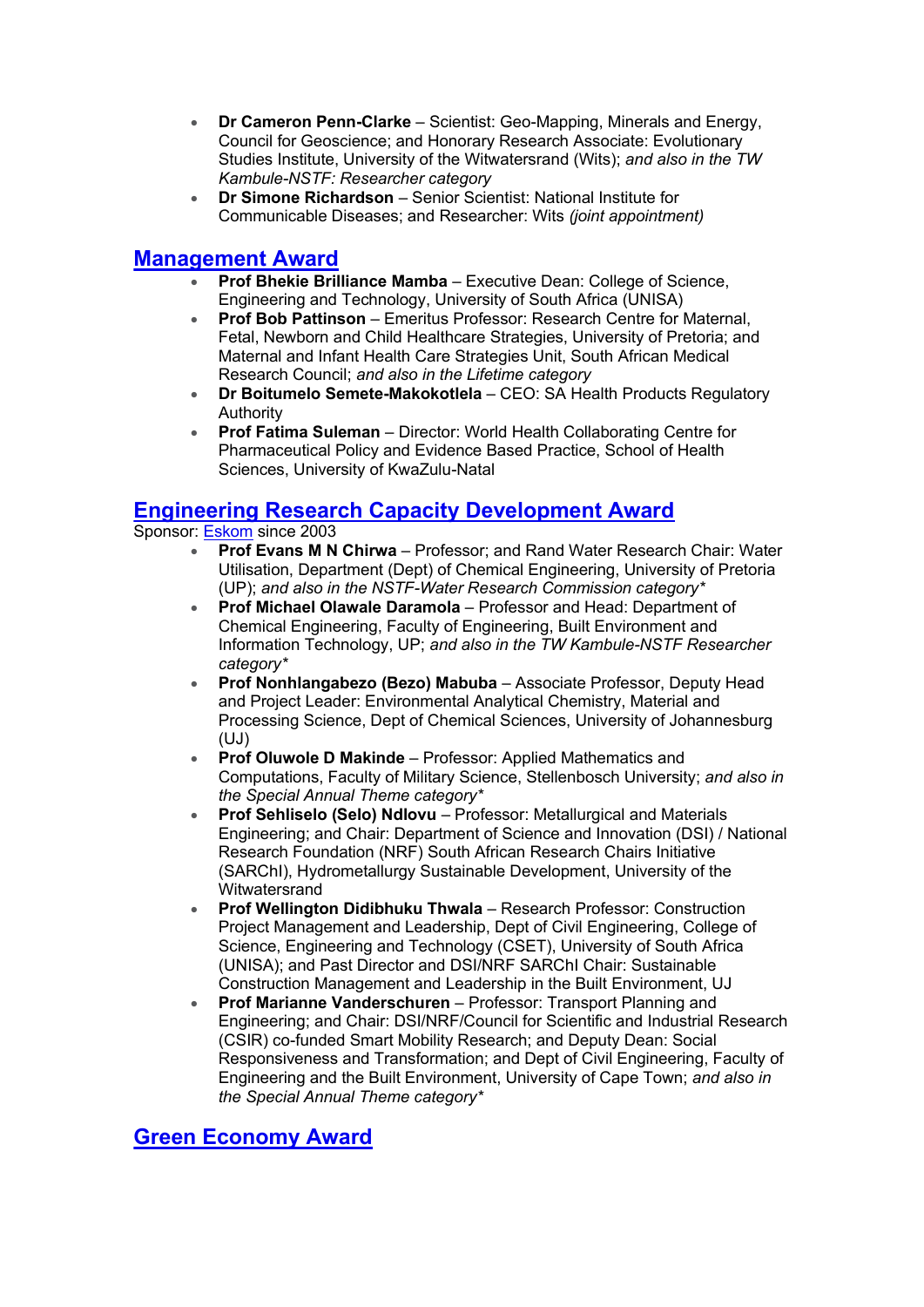- **Council for Scientific and Industrial Research (CSIR) Case Studies Project Team**, "The use of waste materials in road construction project" – Project Leader, Principal Research Scientist and Research Group Leader: Mr Georges Mturi
- **Dr Ahmed Mukalazi Kalumba** Senior Lecturer, Head and Founder: Geospatial Application, Climate Change & Environmental Sustainability Research Lab, Department (Dept) of Geography and Environmental Science, University of Fort Hare; *and also in the TW Kambule-NSTF Emerging Researcher category\**
- **Dr Banothile Makhubela** Senior Lecturer and Director: Research Centre for Synthesis and Catalysis, Dept of Chemical Sciences, Faculty of Science, University of Johannesburg; *and also in the TW Kambule-NSTF Emerging Researcher and the Special Annual Theme categories\**
- **Prof Guy F Midgley** Distinguished Professor; and Head: Global Change Biology Group; and Interim Director: School for Climate Studies, Stellenbosch University; *and also in the Lifetime category\**

#### **[NSTF-Water Research Commission \(WRC\) Award](https://comms.evlink9.net/servlet/link/375/692976/143864004/2865667)**

Sponsor: [WRC](https://comms.evlink9.net/servlet/link/375/692976/143864004/2865668) since 2017

- **Prof Tamiru Abiye** Professor: Hydrogeology Programme, School of Geosciences, University of the Witwatersrand; *and also in the TW Kambule-NSTF Researcher category\**
- **Prof Omotayo Arotiba –** Professor: Department (Dept) of Chemical Sciences; and Director: Centre for Nanomaterials Science Research, University of Johannesburg; *and also in the TW Kambule-NSTF Researcher category\**
- **Prof Evans M N Chirwa** Professor; and Rand Water Research Chair: Water Utilisation, Dept of Chemical Engineering, University of Pretoria; *and also in the Engineering Research Capacity Development categories\**
- **Dr Tatenda Dalu** Lecturer: University of Mpumalanga, Nelspruit; and Iso Lomso Fellow: Stellenbosch Institute for Advanced Study, Stellenbosch University; and Honorary Research Associate: South African Institute for Aquatic Biodiversity (SAIAB), Makhanda; and Young Affiliate: The World Academy of Science, UNESCO, Italy; *and also in the TW Kambule-NSTF Emerging Researcher category\**
- **Prof Tafadzwanashe Mabhaudhi** Professor, Honorary Research Associate Professor and Co-Director: Centre for Transformative and Agricultural Food Systems, University of KwaZulu-Natal

### **[Data for Research Award](https://comms.evlink9.net/servlet/link/375/692976/143864004/2865669)**

- **Prof Nigel C Bennett** Professor; and Chair: Department of Science and Innovation / National Research Foundation South African Research Chairs Initiative, Mammal Behavioural Ecology and Physiology; and Austin Roberts Chair**:** Mammalogy, University of Pretoria (UP)
- **Centre for Science, Technology and Innovation Indicators (CeSTII), Human Sciences Research Council (HSRC)**, South African National Survey on Research and Experimental Development Research Team – Team Leader: Dr Nazeem Mustapha
- **Network for Genomics Surveillance in South Africa** Representing the seven Co-Founders: Dr Jinal Bhiman, Scientific Lead: Global Immunology and Immune Sequencing for Epidemic Response South Africa (GIISER-SA); and Prof Tulio de Oliveira, Professor: Bioinformatics, School for Data Science and Computational Thinking, Stellenbosch University
- **Prof Lee Rusznyak** Associate Professor and Director: Legitimation Code Theory Hub, School of Education; and Principal Investigator: Teacher Choice in Action Project, University of the Witwatersrand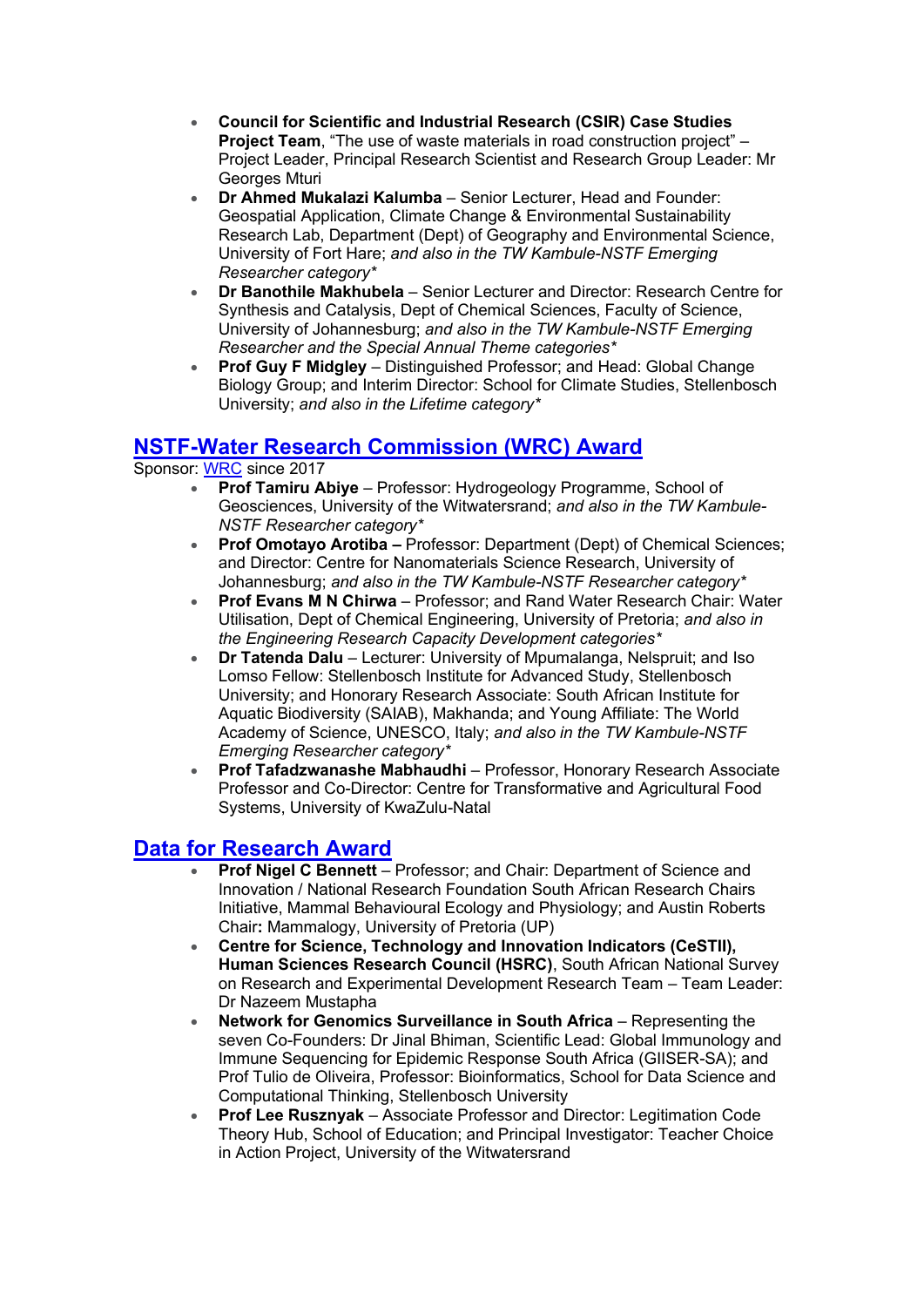• **Prof Dr Yves van de Peer** – Full Professor: Ghent University, Belgium; and Full Part-time Professor, UP; and Full Part-time Professor, Nanjing Agricultural University, China

### **[Innovation Award: Corporate Organisation](https://comms.evlink9.net/servlet/link/375/692976/143864004/2865670)**

- **Biopharming Research Unit,** University of Cape Town (UCT) Director: Prof Edward Rybicki; and Professor: Microbiology, Department (Dept) of Molecular and Cell Biology, UCT
- **INOFID (Pty) Ltd** Founder and Research Leader: Prof Eric Amonsou, Dept of Bio-technology and Food Science, Faculty of Applied Science, Durban University of Technology (DUT)
- **KZN Industrial Energy Efficient Training and Resource Centre (IEETRC)** Manager: Prof Ian J Lazarus; and Associate Professor: Dept of Physics, DUT
- **Mining Positron Emission Tomography Research Group** (**MinPET)** Team Leader: Prof Simon Connell; and Dept of Mechanical Engineering Science, Faculty of Engineering and Built Environment, University of Johannesburg, *and also in the Special Annual Theme category\**

#### **[Innovation Award: Small, Medium and Micro Enterprise \(SMME\)](https://comms.evlink9.net/servlet/link/375/692976/143864004/2865671)**

Sponsor: [National Intellectual Property Management Office](https://comms.evlink9.net/servlet/link/375/692976/143864004/2865672) (NIPMO) since 2019

- **Diagnostic Aptamer Technologies Aminotek (DATA) Pty Ltd** Managing Director and Chief Scientific Officer: Dr Ashley Pretorius; and Managing Director: DHS Healthcare (Pty) Ltd; and Financial Director: MVK Engineering CC; and Director: The Aminotek Group
- **Osta Technologies (Pty) Ltd t/a Osta Bio Materials** Managing Director: Mr Dimitrios Markoulides
- **Thermtron Scientific CC** Sponsor and Manager: Dr Jacobus (Kokkie) Swanepoel

### **[Communication Award](https://comms.evlink9.net/servlet/link/375/692976/143864004/2865673)**

- **Dr Ron Beyers** Owner: Young Engineers and Scientists of Africa (YESA); and Part-Time Lecturer: Nelson Mandela University
- **Prof Ryan Blumenthal** Senior Specialist Forensic Pathologist and Associate Professor: Department (Dept) of Forensic Medicine, University of Pretoria; *and also in the Special Annual Theme category\**
- **Dr Daniel Cunnama** Science Engagement Astronomer: South African Astronomical Observatory (SAAO)
- **Prof Francois A Engelbrecht** Director and Professor: Climatology; and **Prof Coleen H Vogel** – Professor: Sustainability, Global Change Institute, University of the Witwatersrand
- **Prof Burtram Fielding** Dean: Faculty of Natural Sciences; and Principal Investigator: Molecular Biology and Virology Research Laboratory, University of the Western Cape
- **Prof Nokwanda "Nox" Makunga** Associate Professor: Dept of Botany and Zoology, Stellenbosch University
- **Vuwani Science Resource Centre** Team Leader: Dr Nnditshedzeni Eric Maluta, Coordinator: Vuwani Science Resource Centre; and Head: Dept Physics, University of Venda; and Ordinary Member: International Union of Physics and Applied Physics (IUPAP) Commission-14 for Education Development

### **[Non-Governmental Organisation \(NGO\) Award](https://comms.evlink9.net/servlet/link/375/692976/143864004/2865674)**

• **CodeMakers** – Executive Director: Dr Justin Yarrow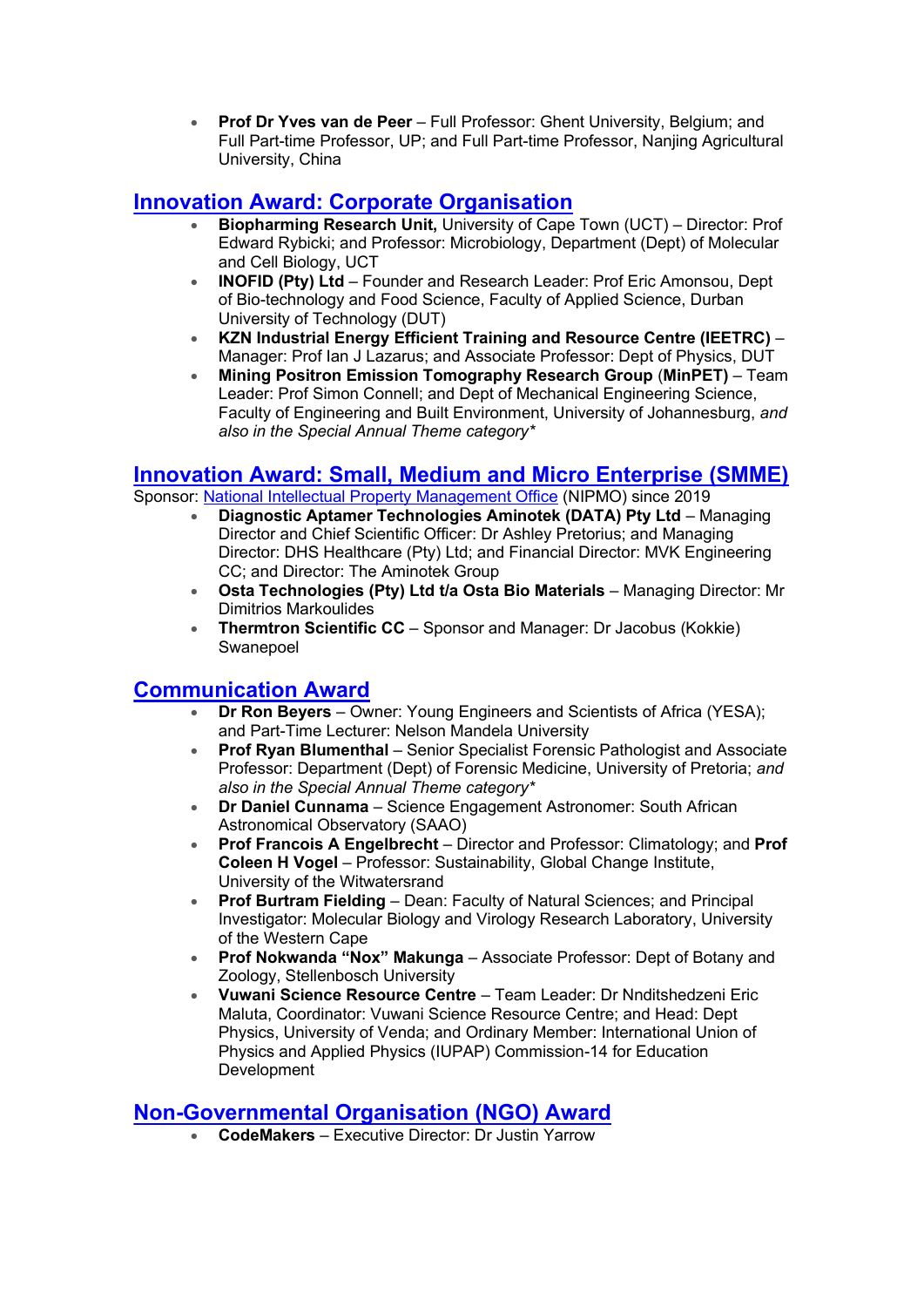• **Gariep Watch** – Team Leader: Mr Fritz Bekker, and Technical Advisor and Co-Founder: Gariep Watch; and Managing Member: Clean Stream

#### **[Special Annual Theme Award: Basic Sciences](https://comms.evlink9.net/servlet/link/375/692976/143864004/2865675) for Sustainable [Development](https://comms.evlink9.net/servlet/link/375/692976/143864004/2865675)**

- **Prof Ryan Blumenthal** Senior Specialist Forensic Pathologist; and Associate Professor: Department (Dept) of Forensic Medicine, University of Pretoria; *and also in the Communication category\**
- **Dr Banothile Makhubela** Senior Lecturer and Director: Research Centre for Synthesis and Catalysis, Dept of Medical Sciences, Faculty of Science, University of Johannesburg (UJ); *and also in the TW Kambule-NSTF Emerging Researcher and Green Economy categories*
- **Prof Oluwole D Makinde** Professor: Applied Mathematics and Computations, Faculty of Military Science, Stellenbosch University; *and also in the Engineering Research Capacity Development category\**
- **Dr Emmanuel A Margolin** Director: Research and Development, Molecular Farming, Nant-SA; and *previously* Post-doctoral Fellow: Antiviral Vaccine Development Group, Division of Virology, Faculty of Health Sciences, University of Cape Town (UCT); *and also in the TW Kambule-NSTF Emerging Researcher category\**
- **Mining Positron Emission Tomography Research Group (MinPET) –** Team Leader: Prof Simon Connell, Dept of Mechanical Engineering Science, Faculty of Engineering and Built Environment, UJ; *and also in the Innovation: Corporate Organisation category\**
- **Prof Marianne Vanderschuren** Professor: Transport Planning and Engineering; and Chair: Department of Science and Innovation / National Research Foundation / Council for Scientific and Industrial Research (CSIR) Co-funded Smart Mobility Research; and Deputy Dean: Social Responsiveness and Transformation, Dept of Civil Engineering, Faculty of Engineering and the Built Environment, UCT; *and also in the Engineering Research Capacity Development category\**

**Adjudication**: The selection process of finalists and winners for the NSTF-South32 Awards is made by an adjudication panel of independent judges. They represent [seven](https://comms.evlink9.net/servlet/link/375/692976/143864004/2865676)  [different sectors](https://comms.evlink9.net/servlet/link/375/692976/143864004/2865676) of the NSTF membership. This adjudication panel, in conjunction with the [sponsors and partners,](https://comms.evlink9.net/servlet/link/375/692976/143864004/2865677) review the nominations to select the finalists and winners each year. A panel of experts, appointed by the [NSTF Executive Committee,](https://comms.evlink9.net/servlet/link/375/692976/143864004/2865678) also assists the panel by reviewing and validating the final selections.

## **Honouring the Awards finalists and** announcing the Awards winners

All finalists will be hosted at the [Awards Gala Dinners](https://comms.evlink9.net/servlet/link/375/692976/143864004/2865679) in either Johannesburg or Cape Town, as mentioned above. The announcement of the winners (see the list of 2021 [winners\)](https://comms.evlink9.net/servlet/link/375/692976/143864004/2865680) will take place at these events.

# **Attending the 'Science Oscars'**

The patron of the Awards, the Minister of Higher Education, Science and Innovation, Dr Blade Nzimande has been invited to preside over the presentation of awards taking place on **21 July 2022**. All finalists together with the sponsors will be invited to attend. The rest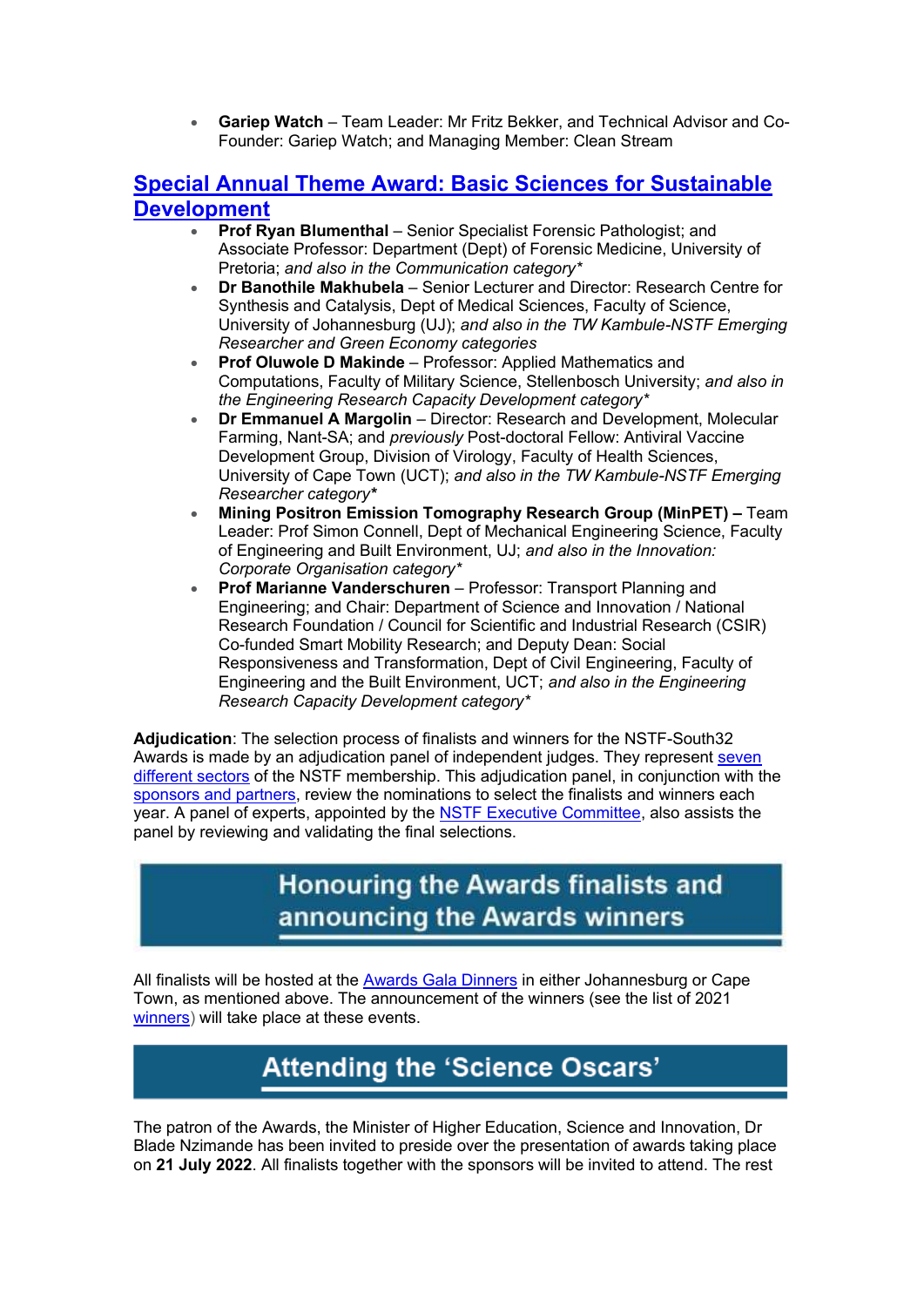of the community will watch the live-streamed event via the NSTF [YouTube platform.](https://comms.evlink9.net/servlet/link/375/692976/143864004/2865681) Watch your mailbox for news about the **Awards Gala Event**.

## Media partners and advertising campaign

There are two media partners of the NSTF Awards to ensure national public recognition of the winners, as well as to facilitate the communication of science to the broader public. They are:

- [Business Report,](https://comms.evlink9.net/servlet/link/375/692976/143864004/2865683) carried by The Star, Pretoria News, Cape Times, and The Mercury newspapers
- [Mail & Guardian](https://comms.evlink9.net/servlet/link/375/692976/143864004/2865684)

Both these newspapers carry [supplements](https://comms.evlink9.net/servlet/link/375/692976/143864004/2865685) about the winners the day after the Awards Gala Events. Unique advertising opportunities are available for your brand. Contact [Ms](mailto:awards@nstf.org.za?subject=Advertising%20opportunity:%20Supplement%20on%20the%20NSTF%20Awards)  [Wilna Eksteen](mailto:awards@nstf.org.za?subject=Advertising%20opportunity:%20Supplement%20on%20the%20NSTF%20Awards) to put you in contact with the media partners.

# **NSTF Youth programmes**

One of the features that make these awards unique is that youth outreach is an integral part of the awards. Two NSTF [Youth](https://comms.evlink9.net/servlet/link/375/692976/143864004/2865686) outreach programmes are run annually in conjunction with the NSTF Awards.

- The NSTF [Brilliants Programme](https://comms.evlink9.net/servlet/link/375/692976/143864004/2865687) identifies and celebrates the top achievers in physical science and mathematics from the previous year's matric examinations, who are studying in STEM related courses (the sciences, engineering, medicine, etc). It exposes these young people to the SET community. Eighteen or more first year students (a young man and a woman from each province) are recognised as possible future leaders and innovators. The programme is sponsored by [South32,](https://comms.evlink9.net/servlet/link/375/692976/143864004/2865688) [Department of Science and](https://comms.evlink9.net/servlet/link/375/692976/143864004/2865689)  [Innovation](https://comms.evlink9.net/servlet/link/375/692976/143864004/2865689) (DSI) and the [South African Council for Natural Scientific](https://comms.evlink9.net/servlet/link/375/692976/143864004/2865690)  [Professions](https://comms.evlink9.net/servlet/link/375/692976/143864004/2865690) (SACNASP). [The Lewis Foundation](https://comms.evlink9.net/servlet/link/375/692976/143864004/2865691) is the sponsor of the [Brilliants](https://comms.evlink9.net/servlet/link/375/692976/143864004/2865692)  [Tour](https://comms.evlink9.net/servlet/link/375/692976/143864004/2865692) to various sites related to SET.
- The NSTF Share '[n Dare Programme](https://comms.evlink9.net/servlet/link/375/692976/143864004/2865693) is an output of the NSTF-South32 Awards that profiles [award winners](https://comms.evlink9.net/servlet/link/375/692976/143864004/2865694) as youth role models. Award winners every year share their experience and knowledge with thousands of young people at SET-related exhibitions and science centres across the country. During the COVID-19 pandemic of the past two years, NSTF introduced a new component to youth outreach programmes by producing career talk [videos](https://comms.evlink9.net/servlet/link/375/692976/143864004/2865695) of winners. These are widely circulated to schools and social media platforms to reach more young people and the public. They encourage the youth to take up [careers in SET.](https://comms.evlink9.net/servlet/link/375/692976/143864004/2865696) Thousands of South Africans are also reached through radio and TV talks.

*Please forward this email to your colleagues, business contacts and all interested persons to promote the [who's who of SET and innovation in South Africa](https://comms.evlink9.net/servlet/link/375/692976/143864004/2865697)!*